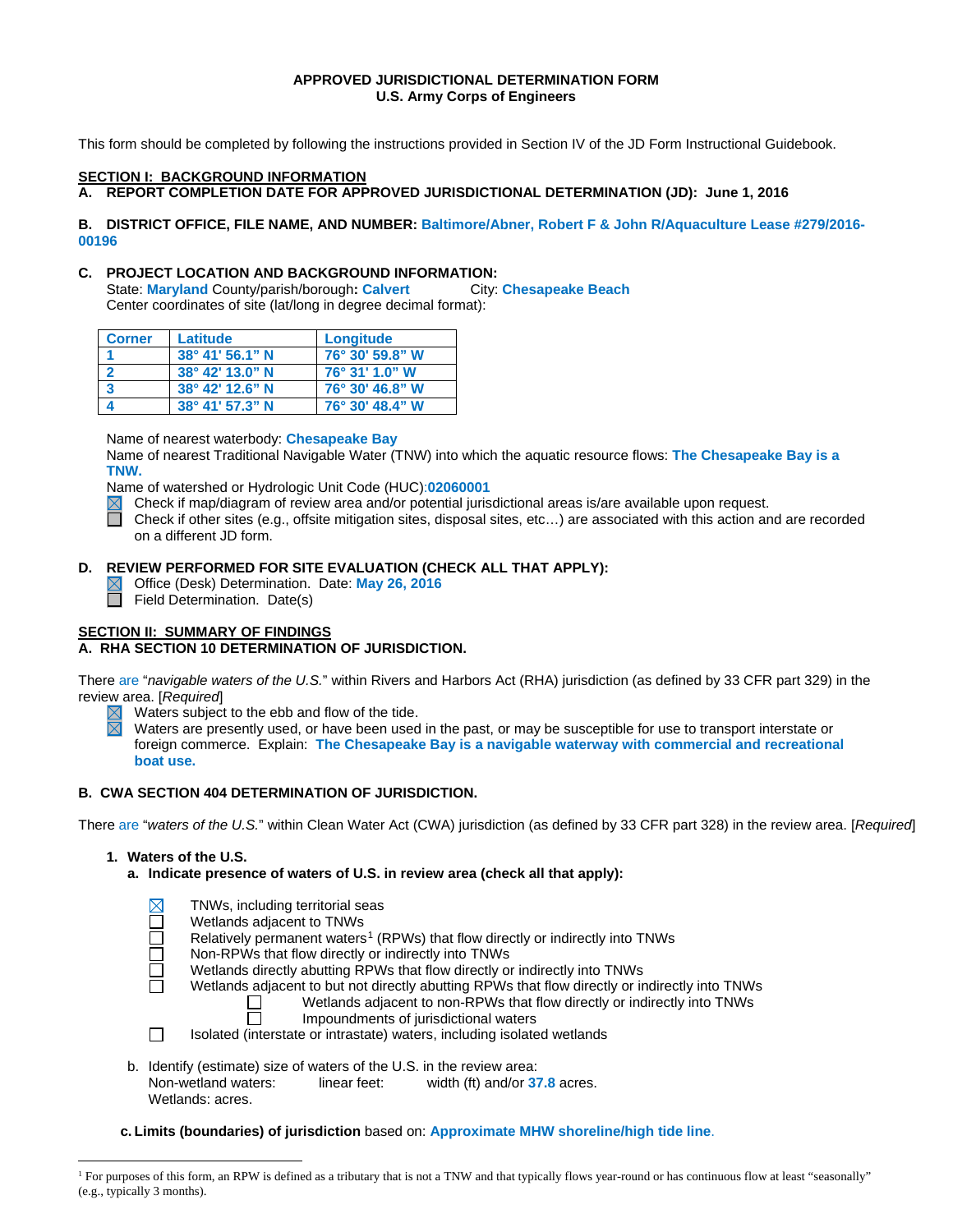Elevation of established OHWM (if known): .

## **2. Non-regulated waters/wetlands (check if applicable):[2](#page-1-0)**

Potentially jurisdictional waters and/or wetlands were assessed within the review area and determined to be not jurisdictional. Explain:

# **SECTION III: CWA ANALYSIS**

# **A. TNWs AND WETLANDS ADJACENT TO TNWs**

**The agencies will assert jurisdiction over TNWs and wetlands adjacent to TNWs. If the aquatic resource is a TNW, complete Section III.A.1 and Section III.D.1. only; if the aquatic resource is a wetland adjacent to a TNW, complete Sections III.A.1 and 2 and Section III.D.1.; otherwise, see Section III.B below**.

#### **1. TNW**

Identify TNW: **Chesapeake Bay**

Summarize rationale supporting determination: **The Chesapeake Bay is a tidally influenced traditional navigable waterway that is utilized for both interstate and international commerce.**

#### **2. Wetland adjacent to TNW**

Summarize rationale supporting conclusion that wetland is "adjacent":

# **B. CHARACTERISTICS OF TRIBUTARY (THAT IS NOT A TNW) AND ITS ADJACENT WETLANDS (IF ANY):**

**This section summarizes information regarding characteristics of the tributary and its adjacent wetlands, if any, and it helps determine whether or not the standards for jurisdiction established under** *Rapanos* **have been met.** 

**The agencies will assert jurisdiction over non-navigable tributaries of TNWs where the tributaries are "relatively permanent waters" (RPWs), i.e. tributaries that typically flow year-round or have continuous flow at least seasonally (e.g., typically 3 months). A wetland that directly abuts an RPW is also jurisdictional. If the aquatic resource is not a TNW, but has year-round (perennial) flow, skip to Section III.D.2. If the aquatic resource is a wetland directly abutting a tributary with perennial flow, skip to Section III.D.4.** 

A wetland that is adjacent to but that does not directly abut an RPW requires a significant nexus evaluation. Corps districts and EPA regions will include in the record any available information that documents the existence of a significant nexus between a relatively permanent tributary that is not perennial (and its adjacent wetlands if any) and a traditional navigable water, even though a significant nexus finding is not required as a matter of law.

If the waterbody<sup>[3](#page-1-1)</sup> is not an RPW, or a wetland directly abutting an RPW, a JD will require additional data to determine if the waterbody has a significant nexus with a TNW. If the tributary has adjacent wetlands, the significant nexus evaluation must consider the tributary **in combination with all of its adjacent wetlands. This significant nexus evaluation that combines, for analytical purposes, the tributary and all of its adjacent wetlands is used whether the review area identified in the JD request is the tributary, or its adjacent wetlands, or both. If the JD covers a tributary with adjacent wetlands, complete Section III.B.1 for the tributary, Section III.B.2 for any onsite wetlands, and Section III.B.3 for all wetlands adjacent to that tributary, both onsite and offsite. The determination whether a significant nexus exists is determined in Section III.C below.**

#### **1. Characteristics of non-TNWs that flow directly or indirectly into TNW**

# **(i) General Area Conditions:**

Watershed size: **Pick List** Drainage area: Average annual rainfall: inches Average annual snowfall: inches

# **(ii) Physical Characteristics:**

(a) Relationship with TNW:

 $\Box$  Tributary flows directly into TNW.

Tributary flows through **Pick List** tributaries before entering TNW.

<span id="page-1-0"></span> <sup>2</sup> Supporting documentation is presented in Section III.F.

<span id="page-1-1"></span><sup>&</sup>lt;sup>3</sup> Note that the Instructional Guidebook contains additional information regarding swales, ditches, washes, and erosional features generally and in the arid West.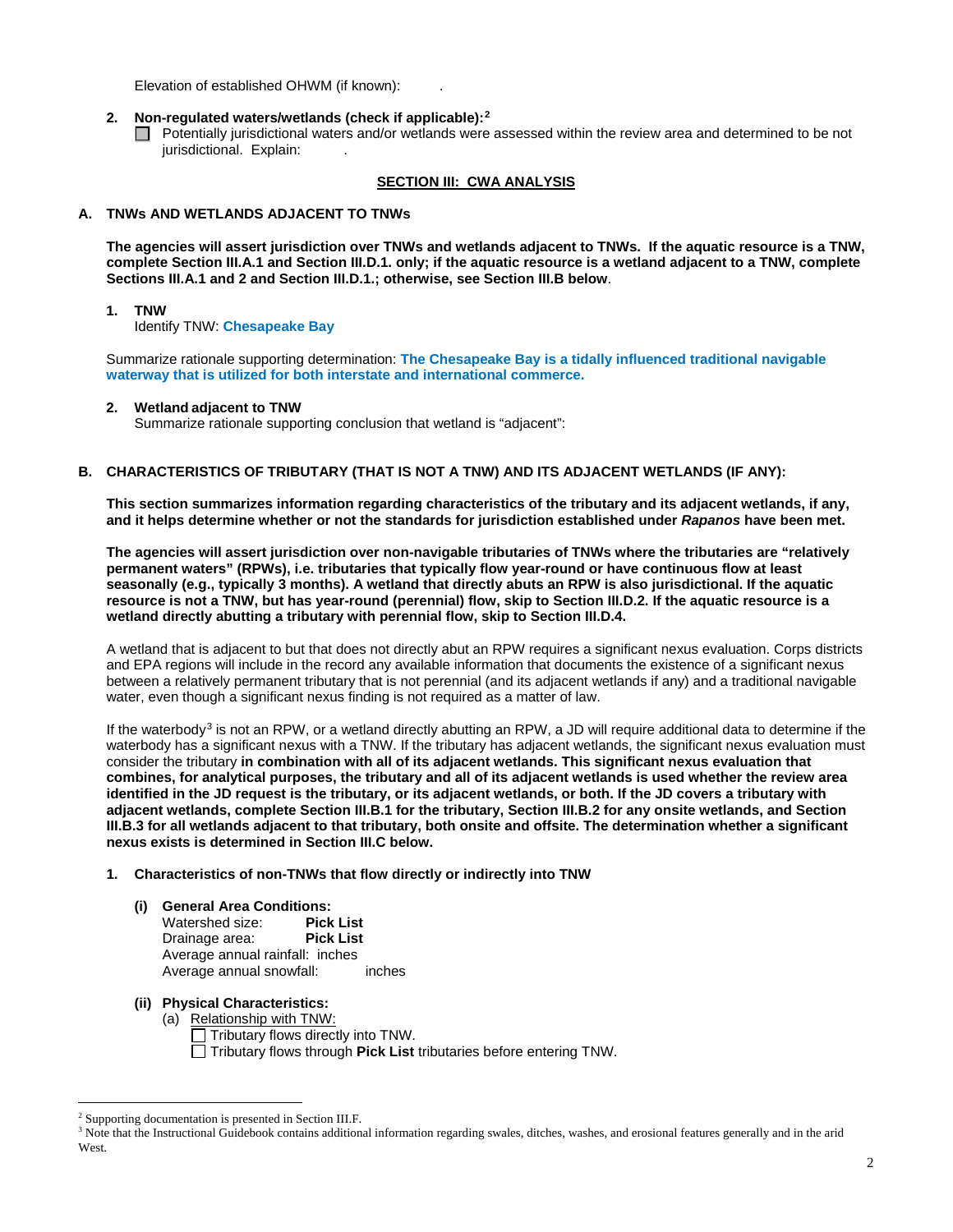|         | Project waters are Pick List river miles from TNW.<br>Project waters are Pick List river miles from RPW.<br>Project waters are Pick List aerial (straight) miles from TNW.<br>Project waters are Pick List aerial (straight) miles from RPW.<br>Project waters cross or serve as state boundaries. Explain:                                                                                                                                                                                                                                                                                                                                |
|---------|--------------------------------------------------------------------------------------------------------------------------------------------------------------------------------------------------------------------------------------------------------------------------------------------------------------------------------------------------------------------------------------------------------------------------------------------------------------------------------------------------------------------------------------------------------------------------------------------------------------------------------------------|
|         | Identify flow route to TNW <sup>4</sup> :<br>Tributary stream order, if known:                                                                                                                                                                                                                                                                                                                                                                                                                                                                                                                                                             |
|         | (b) General Tributary Characteristics (check all that apply):<br>Tributary is:<br>Natural<br>Artificial (man-made). Explain:<br>Manipulated (man-altered). Explain:                                                                                                                                                                                                                                                                                                                                                                                                                                                                        |
|         | Tributary properties with respect to top of bank (estimate):<br>Average width:<br>feet<br>Average depth:<br>feet<br>Average side slopes: Pick List.                                                                                                                                                                                                                                                                                                                                                                                                                                                                                        |
|         | Primary tributary substrate composition (check all that apply):<br>$\Box$ Silts<br>Sands<br>Concrete<br>Cobbles<br>Gravel<br><b>Nuck</b><br>Vegetation. Type/% cover:<br><b>Bedrock</b><br>Other. Explain:                                                                                                                                                                                                                                                                                                                                                                                                                                 |
|         | Tributary condition/stability [e.g., highly eroding, sloughing banks]. Explain:<br>Presence of run/riffle/pool complexes. Explain:<br>Tributary geometry: Pick List<br>Tributary gradient (approximate average slope):<br>%                                                                                                                                                                                                                                                                                                                                                                                                                |
|         | $(c)$ Flow:<br>Tributary provides for: Pick List<br>Estimate average number of flow events in review area/year: Pick List<br>Describe flow regime:<br>Other information on duration and volume:                                                                                                                                                                                                                                                                                                                                                                                                                                            |
|         | Surface flow is: Pick List. Characteristics:                                                                                                                                                                                                                                                                                                                                                                                                                                                                                                                                                                                               |
|         | Subsurface flow: Pick List. Explain findings:<br>$\Box$ Dye (or other) test performed:                                                                                                                                                                                                                                                                                                                                                                                                                                                                                                                                                     |
|         | Tributary has (check all that apply):<br>Bed and banks<br>OHWM <sup>5</sup> (check all indicators that apply):<br>clear, natural line impressed on the bank<br>the presence of litter and debris<br>destruction of terrestrial vegetation<br>changes in the character of soil<br>the presence of wrack line<br>shelving<br>vegetation matted down, bent, or absent<br>$\Box$<br>sediment sorting<br>leaf litter disturbed or washed away<br>scour<br>multiple observed or predicted flow events<br>sediment deposition<br>abrupt change in plant community<br>water staining<br>other (list):<br>Discontinuous OHWM. <sup>6</sup> Explain: |
|         | If factors other than the OHWM were used to determine lateral extent of CWA jurisdiction (check all that                                                                                                                                                                                                                                                                                                                                                                                                                                                                                                                                   |
| apply): | High Tide Line indicated by:<br>Mean High Water Mark indicated by:<br>oil or scum line along shore objects<br>$\Box$ survey to available datum;<br>fine shell or debris deposits (foreshore)<br>$\Box$ physical markings;<br>physical markings/characteristics<br>vegetation lines/changes in vegetation types.<br>tidal gauges                                                                                                                                                                                                                                                                                                            |

<span id="page-2-2"></span><span id="page-2-1"></span><span id="page-2-0"></span><sup>&</sup>lt;sup>4</sup> Flow route can be described by identifying, e.g., tributary a, which flows through the review area, to flow into tributary b, which then flows into TNW.<br><sup>5</sup>A natural or man-made discontinuity in the OHWM does not neces the OHWM has been removed by development or agricultural practices). Where there is a break in the OHWM that is unrelated to the waterbody's flow regime (e.g., flow over a rock outcrop or through a culvert), the agencies will look for indicators of flow above and below the break. 6 Ibid.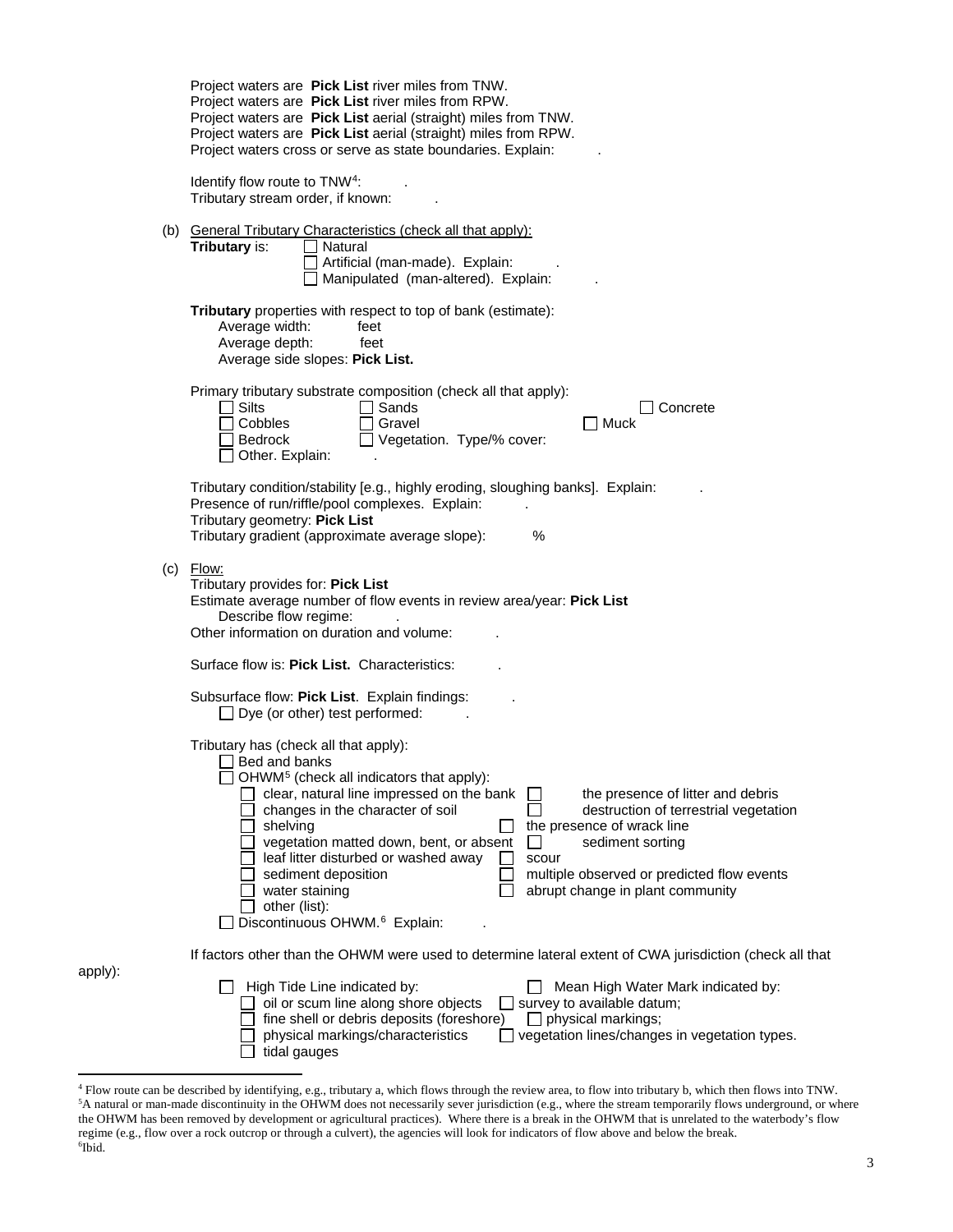$\Box$  other (list):

#### **(iii) Chemical Characteristics:**

Characterize tributary (e.g., water color is clear, discolored, oily film; water quality; general watershed characteristics, etc.). Explain:

Identify specific pollutants, if known:

# **(iv) Biological Characteristics. Channel supports (check all that apply):**

- $\Box$  Riparian corridor. Characteristics (type, average width):
	- Wetland fringe. Characteristics:
- $\overline{\Box}$  Habitat for:
	- $\Box$  Federally Listed species. Explain findings:
	- Fish/spawn areas. Explain findings: .

Other environmentally-sensitive species. Explain findings: .

 $\Box$  Aquatic/wildlife diversity. Explain findings:

# **2. Characteristics of wetlands adjacent to non-TNW that flow directly or indirectly into TNW**

#### **(i) Physical Characteristics:**

- (a) General Wetland Characteristics:
	- Properties:

Wetland size: acres Wetland type. Explain: Wetland quality. Explain: Project wetlands cross or serve as state boundaries. Explain:

(b) General Flow Relationship with Non-TNW: Flow is: Pick List. Explain:

Surface flow is**: Pick List**  Characteristics: .

Subsurface flow: **Pick List**. Explain findings: .  $\Box$  Dye (or other) test performed:

- (c) Wetland Adjacency Determination with Non-TNW:
	- Directly abutting
	- $\Box$  Not directly abutting
		- $\Box$  Discrete wetland hydrologic connection. Explain:
		- Ecological connection. Explain:
		- $\Box$  Separated by berm/barrier. Explain:
- (d) Proximity (Relationship) to TNW Project wetlands are **Pick List** river miles from TNW. Project waters are **Pick List** aerial (straight) miles from TNW. Flow is from: **Pick List.** Estimate approximate location of wetland as within the **Pick List** floodplain.

#### **(ii) Chemical Characteristics:**

Characterize wetland system (e.g., water color is clear, brown, oil film on surface; water quality; general watershed characteristics; etc.). Explain:

Identify specific pollutants, if known:

# **(iii) Biological Characteristics. Wetland supports (check all that apply):**

- Riparian buffer. Characteristics (type, average width): ...
- Vegetation type/percent cover. Explain: .
- $\Box$  Habitat for:
	- $\Box$  Federally Listed species. Explain findings:
	- Fish/spawn areas. Explain findings:
	- $\Box$  Other environmentally-sensitive species. Explain findings:
	- $\Box$  Aquatic/wildlife diversity. Explain findings:

#### **3. Characteristics of all wetlands adjacent to the tributary (if any)**

All wetland(s) being considered in the cumulative analysis: **Pick List** Approximately ( ) acres in total are being considered in the cumulative analysis. For each wetland, specify the following: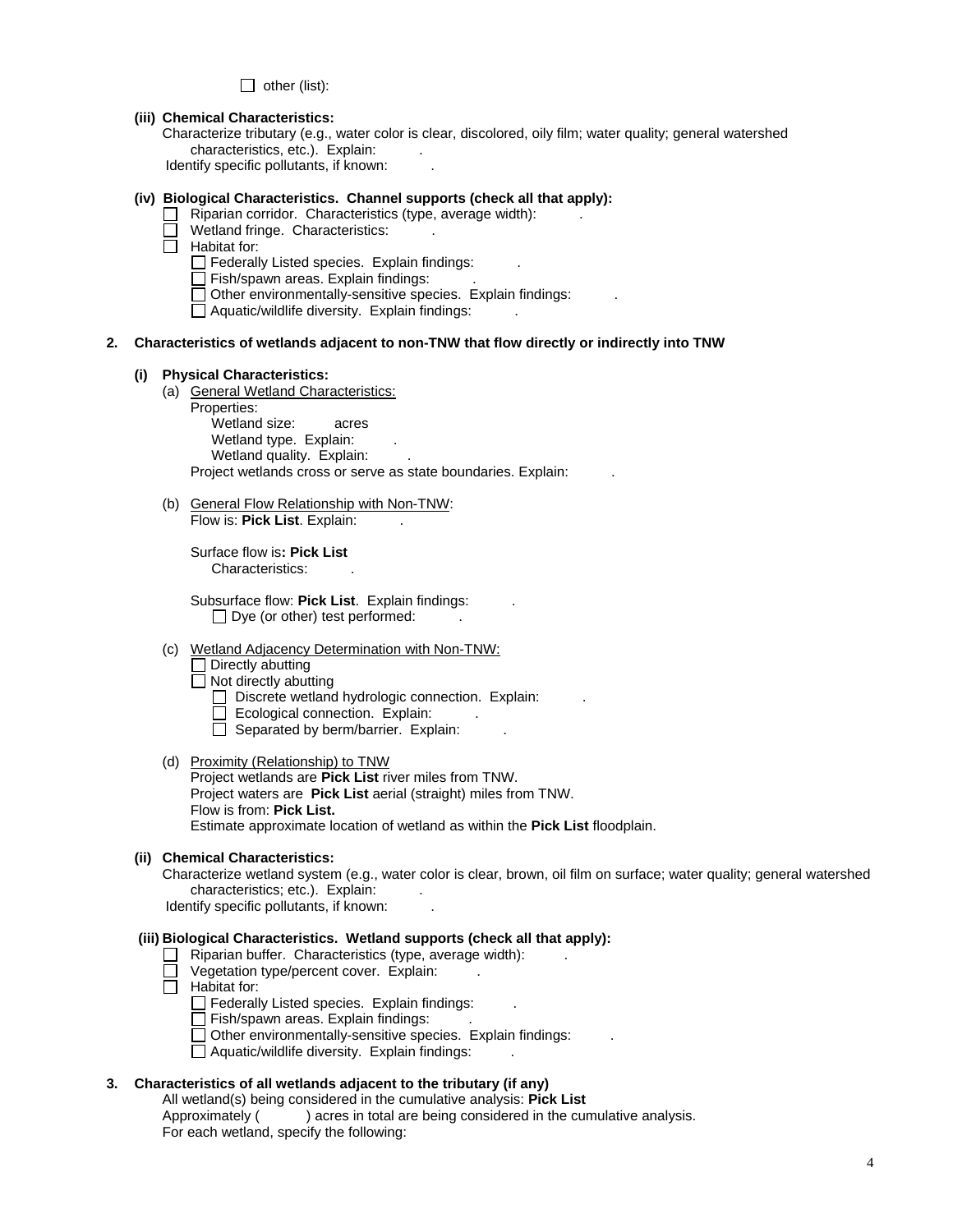Summarize overall biological, chemical and physical functions being performed: .

#### **C. SIGNIFICANT NEXUS DETERMINATION**

**A significant nexus analysis will assess the flow characteristics and functions of the tributary itself and the functions performed by any wetlands adjacent to the tributary to determine if they significantly affect the chemical, physical, and biological integrity of a TNW. For each of the following situations, a significant nexus exists if the tributary, in combination with all of its adjacent wetlands, has more than a speculative or insubstantial effect on the chemical, physical and/or biological integrity of a TNW. Considerations when evaluating significant nexus include, but are not limited to the volume, duration, and frequency of the flow of water in the tributary and its proximity to a TNW, and the functions performed by the tributary and all its adjacent wetlands. It is not appropriate to determine significant nexus based solely on any specific threshold of distance (e.g. between a tributary and its adjacent wetland or between a tributary and the TNW). Similarly, the fact an adjacent wetland lies within or outside of a floodplain is not solely determinative of significant nexus.** 

**Draw connections between the features documented and the effects on the TNW, as identified in the** *Rapanos* **Guidance and discussed in the Instructional Guidebook. Factors to consider include, for example:**

- Does the tributary, in combination with its adjacent wetlands (if any), have the capacity to carry pollutants or flood waters to TNWs, or to reduce the amount of pollutants or flood waters reaching a TNW?
- Does the tributary, in combination with its adjacent wetlands (if any), provide habitat and lifecycle support functions for fish and other species, such as feeding, nesting, spawning, or rearing young for species that are present in the TNW?
- Does the tributary, in combination with its adjacent wetlands (if any), have the capacity to transfer nutrients and organic carbon that support downstream foodwebs?
- Does the tributary, in combination with its adjacent wetlands (if any), have other relationships to the physical, chemical, or biological integrity of the TNW?

#### **Note: the above list of considerations is not inclusive and other functions observed or known to occur should be documented below:**

- **1. Significant nexus findings for non-RPW that has no adjacent wetlands and flows directly or indirectly into TNWs.** Explain findings of presence or absence of significant nexus below, based on the tributary itself, then go to Section III.D:
- **2. Significant nexus findings for non-RPW and its adjacent wetlands, where the non-RPW flows directly or indirectly into TNWs.** Explain findings of presence or absence of significant nexus below, based on the tributary in combination with all of its adjacent wetlands, then go to Section III.D: .
- **3. Significant nexus findings for wetlands adjacent to an RPW but that do not directly abut the RPW.** Explain findings of presence or absence of significant nexus below, based on the tributary in combination with all of its adjacent wetlands, then go to Section III.D:

#### **D. DETERMINATIONS OF JURISDICTIONAL FINDINGS. THE SUBJECT WATERS/WETLANDS ARE (CHECK ALL THAT APPLY):**

**TNWs and Adjacent Wetlands.** Check all that apply and provide size estimates in review area:

**1.**

TNWs: linear feet width (ft), Or **37.8** acres.  $\Box$  Wetlands adjacent to TNWs: acres.

- **2. RPWs that flow directly or indirectly into TNWs.**
	- Tributaries of TNWs where tributaries typically flow year-round are jurisdictional. Provide data and rationale indicating that tributary is perennial:
	- Tributaries of TNW where tributaries have continuous flow "seasonally" (e.g., typically three months each year) are jurisdictional. Data supporting this conclusion is provided at Section III.B. Provide rationale indicating that tributary flows seasonally: .

Provide estimates for jurisdictional waters in the review area (check all that apply):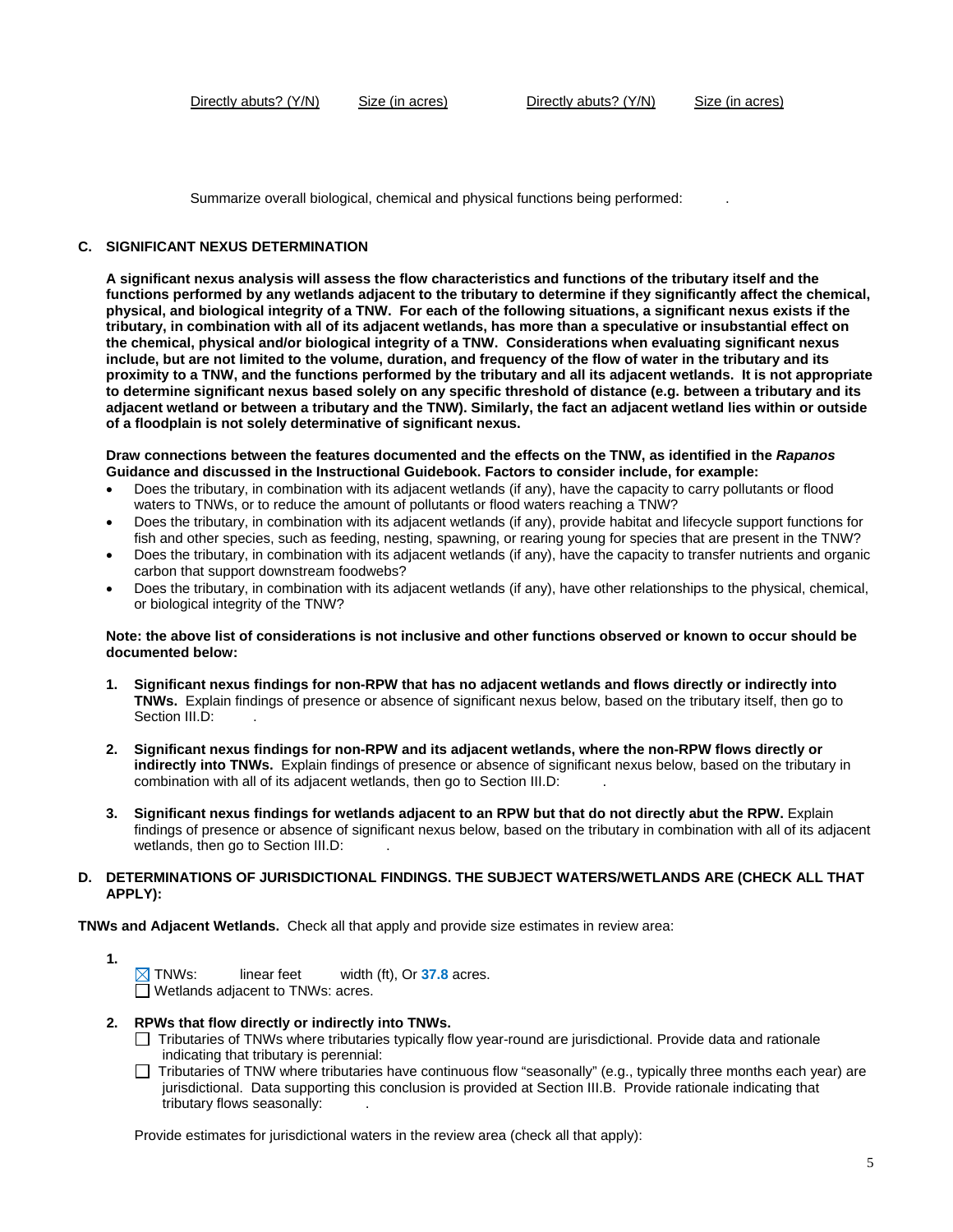$\Box$  Tributary waters: linear feet width (ft). Other non-wetland waters: acres.

Identify type(s) of waters:

# **3. Non-RPWs[7](#page-5-0) that flow directly or indirectly into TNWs.**

■ Waterbody that is not a TNW or an RPW, but flows directly or indirectly into a TNW, and it has a significant nexus with a TNW is jurisdictional. Data supporting this conclusion is provided at Section III.C.

Provide estimates for jurisdictional waters within the review area (check all that apply):<br>  $\Box$  Tributary waters: linear feet width (ft).

- $\Box$  Tributary waters: linear feet  $\Box$  Other non-wetland waters: acres.
- **D** Other non-wetland waters:
	- Identify type(s) of waters: **.**

# **4. Wetlands directly abutting an RPW that flow directly or indirectly into TNWs.**

 $\Box$  Wetlands directly abut RPW and thus are jurisdictional as adjacent wetlands.

- $\Box$  Wetlands directly abutting an RPW where tributaries typically flow year-round. Provide data and rationale indicating that tributary is perennial in Section III.D.2, above. Provide rationale indicating that wetland is directly abutting an RPW: **.**
- Wetlands directly abutting an RPW where tributaries typically flow "seasonally." Provide data indicating that tributary is seasonal in Section III.B and rationale in Section III.D.2, above. Provide rationale indicating that wetland is directly abutting an RPW: .

Provide acreage estimates for jurisdictional wetlands in the review area: acres.

- **5. Wetlands adjacent to but not directly abutting an RPW that flow directly or indirectly into TNWs.**
	- Wetlands that do not directly abut an RPW, but when considered in combination with the tributary to which they are adjacent and with similarly situated adjacent wetlands, have a significant nexus with a TNW are jurisidictional. Data supporting this conclusion is provided at Section III.C.

Provide acreage estimates for jurisdictional wetlands in the review area: acres.

# **6. Wetlands adjacent to non-RPWs that flow directly or indirectly into TNWs.**

 $\Box$  Wetlands adjacent to such waters, and have when considered in combination with the tributary to which they are adjacent and with similarly situated adjacent wetlands, have a significant nexus with a TNW are jurisdictional. Data supporting this conclusion is provided at Section III.C.

Provide estimates for jurisdictional wetlands in the review area: acres.

# **7. Impoundments of jurisdictional waters.[8](#page-5-1)**

As a general rule, the impoundment of a jurisdictional tributary remains jurisdictional.

- Demonstrate that impoundment was created from "waters of the U.S.," or
- Demonstrate that water meets the criteria for one of the categories presented above (1-6), or

 $\Box$ Demonstrate that water is isolated with a nexus to commerce (see E below).

#### **E. ISOLATED [INTERSTATE OR INTRA-STATE] WATERS, INCLUDING ISOLATED WETLANDS, THE USE, DEGRADATION OR DESTRUCTION OF WHICH COULD AFFECT INTERSTATE COMMERCE, INCLUDING ANY SUCH WATERS (CHECK ALL THAT APPLY):[9](#page-5-2)**

 $\Box$  which are or could be used by interstate or foreign travelers for recreational or other purposes.<br>  $\Box$  from which fish or shellfish are or could be taken and sold in interstate or foreign commerce.

- 
- $\Box$  from which fish or shellfish are or could be taken and sold in interstate or foreign commerce.<br> $\Box$  which are or could be used for industrial purposes by industries in interstate commerce. which are or could be used for industrial purposes by industries in interstate commerce.
	- Interstate isolated waters.Explain: .
- □ Other factors. Explain:

# **Identify water body and summarize rationale supporting determination:** .

 $\frac{1}{7}$ 

<span id="page-5-1"></span><span id="page-5-0"></span><sup>&</sup>lt;sup>7</sup>See Footnote # 3. 8  $\frac{8}{10}$  Section III.D.6 of the Instructional Guidebook.

<span id="page-5-2"></span>**<sup>9</sup> Prior to asserting or declining CWA jurisdiction based solely on this category, Corps Districts will elevate the action to Corps and EPA HQ for review consistent with the process described in the Corps/EPA** *Memorandum Regarding CWA Act Jurisdiction Following Rapanos.*